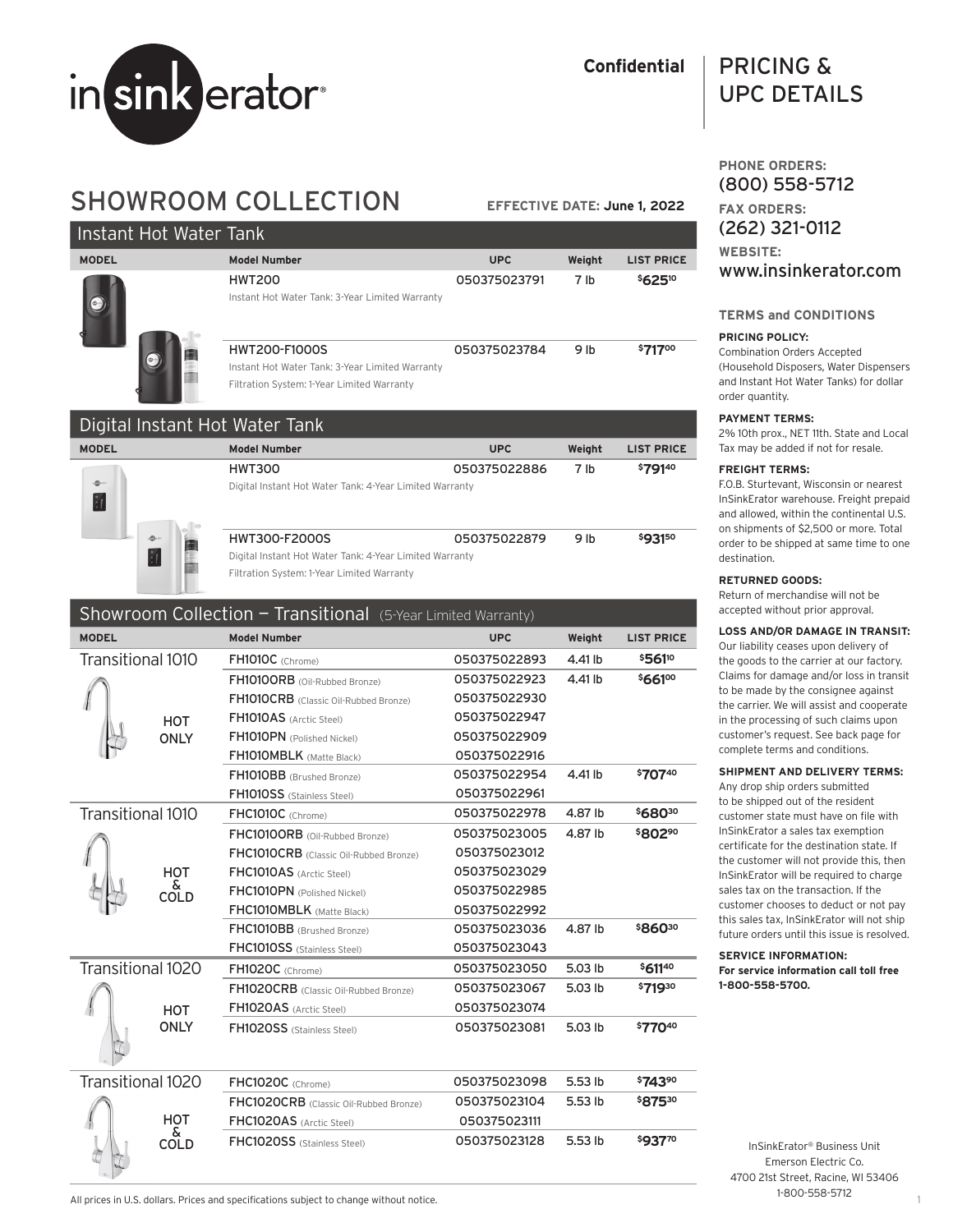|                  |                         | Showroom Collection - Traditional (5-Year Limited Warranty) |              |                   |                     |
|------------------|-------------------------|-------------------------------------------------------------|--------------|-------------------|---------------------|
| <b>MODEL</b>     |                         | <b>Model Number</b>                                         | <b>UPC</b>   | Weight            | <b>LIST PRICE</b>   |
| Traditional 2010 |                         | FH2010C (Chrome)                                            | 050375023135 | 4.01 lb           | \$50650             |
|                  |                         | FH2010ORB (Oil-Rubbed Bronze)                               | 050375023159 | 4.01 lb           | \$60080             |
|                  |                         | FH2010CRB (Classic Oil-Rubbed Bronze)                       | 050375023166 |                   |                     |
|                  | HOT                     | FH2010AS (Arctic Steel)                                     | 050375023173 |                   |                     |
|                  | <b>ONLY</b>             | FH2010PN (Polished Nickel)                                  | 050375023142 |                   |                     |
|                  |                         | FH2010MBLK (Matte Black)                                    | 050375025269 |                   |                     |
|                  |                         | FH2010BB (Brushed Bronze)                                   | 050375023180 | 4.01 lb           | \$64300             |
|                  |                         | <b>FH2010SS</b> (Stainless Steel)                           | 050375023197 |                   |                     |
| Traditional 2010 |                         | FHC2010C (Chrome)                                           | 050375023203 | 4.39 lb           | \$61820             |
|                  |                         | FHC2010ORB (Oil-Rubbed Bronze)                              | 050375023227 | 4.39 lb           | \$73000             |
|                  |                         | FHC2010CRB (Classic Oil-Rubbed Bronze)                      | 050375023234 |                   |                     |
|                  | <b>HOT</b>              | FHC2010AS (Arctic Steel)                                    | 050375023241 |                   |                     |
|                  | δ<br>COLD               | FHC2010PN (Polished Nickel)                                 | 050375023210 |                   |                     |
|                  |                         | FHC2010MBLK (Matte Black)                                   | 050375025276 |                   |                     |
|                  |                         | FHC2010BB (Brushed Bronze)                                  | 050375023258 | 4.39 lb           | \$78460             |
|                  |                         | <b>FHC2010SS</b> (Stainless Steel)                          | 050375023265 |                   |                     |
| Traditional 2020 |                         | FH2020C (Chrome)                                            | 050375023272 | 4.45 lb           | \$56110             |
|                  |                         | FH2020ORB (Oil-Rubbed Bronze)                               | 050375023296 | 4.45 lb           | \$66100             |
|                  |                         | FH2020CRB (Classic Oil-Rubbed Bronze)                       | 050375023302 |                   |                     |
|                  | HOT                     | FH2020AS (Arctic Steel)                                     | 050375023319 |                   |                     |
|                  | <b>ONLY</b>             | FH2020PN (Polished Nickel)                                  | 050375023289 |                   |                     |
|                  |                         | FH2020BB (Brushed Bronze)                                   | 050375023326 | 4.45 lb           | \$70740             |
|                  |                         | FH2020SS (Stainless Steel)                                  | 050375023333 |                   |                     |
| Traditional 2020 |                         | FHC2020C (Chrome)                                           | 050375023340 | 4.92 lb           | \$68030             |
|                  |                         | FHC2020ORB (Oil-Rubbed Bronze)                              | 050375023364 | 4.92 lb           | \$802%              |
|                  |                         | FHC2020CRB (Classic Oil-Rubbed Bronze)                      | 050375023371 |                   |                     |
|                  | HOT<br>&                | FHC2020AS (Arctic Steel)                                    | 050375023388 |                   |                     |
|                  | <b>COLD</b>             | FHC2020PN (Polished Nickel)                                 | 050375023357 |                   |                     |
|                  |                         | FHC2020BB (Brushed Bronze)                                  | 050375023395 | 4.92 lb           | \$86030             |
|                  |                         | FHC2020SS (Stainless Steel)                                 | 050375023401 |                   |                     |
|                  |                         | Showroom Collection - Modern (5-Year Limited Warranty)      |              |                   |                     |
| <b>MODEL</b>     |                         | <b>Model Number</b>                                         | <b>UPC</b>   | Weight            | <b>LIST PRICE</b>   |
| Modern 3010      |                         | FH3010C (Chrome)                                            | 050375023418 | 3.79 lb           | \$50650             |
|                  |                         | FH3010AS (Arctic Steel)                                     | 050375023449 | 3.79 lb           | \$60080             |
|                  |                         | FH3010PN (Polished Nickel)                                  | 050375023425 |                   |                     |
|                  | HOT<br><b>ONLY</b>      | FH3010MBLK (Matte Black)                                    | 050375023432 |                   |                     |
|                  |                         | FH3010BB (Brushed Bronze)                                   | 050375023456 | 3.79 lb           | \$643"              |
|                  |                         | <b>FH3010SS</b> (Stainless Steel)                           | 050375023463 |                   |                     |
| Modern 3010      |                         | FHC3010C (Chrome)                                           | 050375023470 | 4.3 <sub>lb</sub> | \$61820             |
|                  |                         | FHC3010AS (Arctic Steel)                                    | 050375023500 | 4.3 <sub>lb</sub> | \$73000             |
|                  | HOT                     | FHC3010PN (Polished Nickel)                                 | 050375023487 |                   |                     |
|                  | δ.                      | FHC3010MBLK (Matte Black)                                   | 050375023494 |                   |                     |
|                  | <b>COLD</b>             | FHC3010BB (Brushed Bronze)                                  | 050375023517 | 4.3 <sub>lb</sub> | \$784 <sup>60</sup> |
|                  |                         | FHC3010SS (Stainless Steel)                                 | 050375023524 |                   |                     |
|                  |                         | FH3020C (Chrome)                                            | 050375023531 | 3.79 lb           | \$56110             |
| Modern 3020      | FH3020AS (Arctic Steel) | 050375023562                                                | 3.79 lb      | \$66100           |                     |
|                  |                         | FH3020PN (Polished Nickel)                                  | 050375023548 |                   |                     |
|                  | HOT                     | FH3020MBLK (Matte Black)                                    | 050375023555 |                   |                     |
|                  | <b>ONLY</b>             | FH3020BB (Brushed Bronze)                                   | 050375023579 | 3.79 lb           | \$70740             |
|                  |                         | FH3020SS (Stainless Steel)                                  | 050375023586 |                   |                     |
|                  |                         |                                                             | 050375023593 | 4.32 lb           | \$68030             |
| Modern 3020      |                         | FHC3020C (Chrome)                                           |              |                   |                     |
|                  |                         | FHC3020AS (Arctic Steel)                                    | 050375023623 | 4.32 lb           | \$80290             |
|                  | HOT<br>òκ.              | FHC3020PN (Polished Nickel)                                 | 050375023609 |                   |                     |
|                  | COLD                    | FHC3020MBLK (Matte Black)                                   | 050375023616 |                   |                     |
|                  |                         | FHC3020BB (Brushed Bronze)                                  | 050375023630 | 4.32 lb           | \$86030             |
|                  |                         | FHC3020SS (Stainless Steel)                                 | 050375023647 |                   |                     |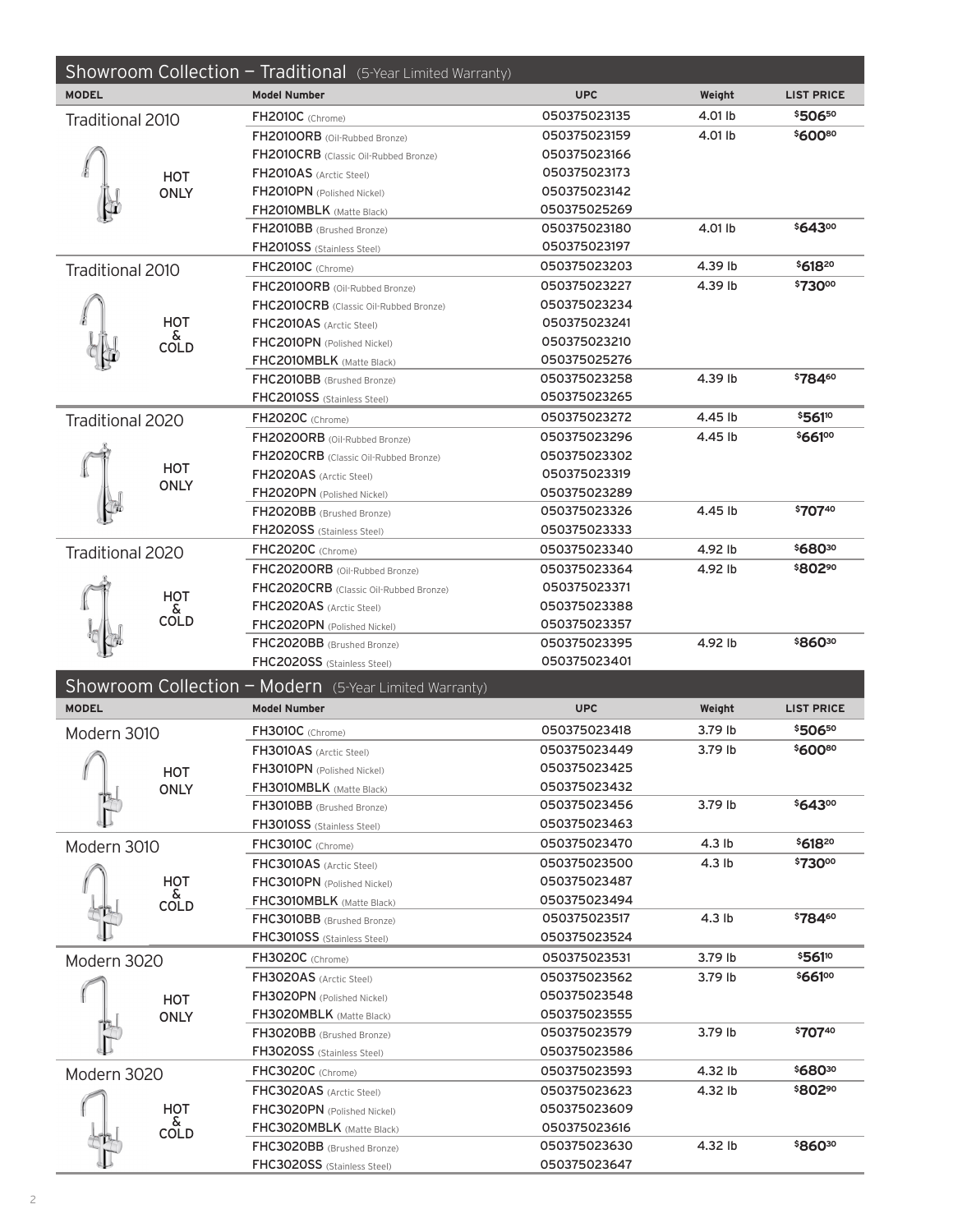These Terms and Conditions shall govern the transaction by and between InSinkErator, a Division of Emerson Electric Co. (herein referred to as the "Seller") and the customer or person or entity purchasing goods ("Goods") from Seller (herein referred to as "Buyer"), together with any quotation or acknowledgment from Seller relevant to the sale of the Goods and all documents incorporated by specific reference therein, and shall constitute the complete and exclusive agreement governing the sale of Goods by Seller to Buyer. Buyer's acceptance of the Goods will manifest Buyer's assent to these Terms and Conditions. Any different or additional terms in Buyer's purchase order or other Buyer documents are hereby objected to.

# **1. PRICES**

Unless otherwise specified in writing by Seller, Seller shall have the right to change the price for the Goods to Seller's price for the Goods at the time of shipment. All prices are exclusive of taxes, transportation and insurance, which are to be borne by Buyer.

# **2. TAXES**

All taxes or governmental charge (or increase in same) affecting Seller's costs or which seller is otherwise required to pay or collect in connection with the sale, purchase, delivery, storage, processing, use or consumption of Goods shall be for Buyer's account and shall be added to the price. Any drop ship orders submitted to be shipped out of the resident customer state must have on file with InSinkErator a sales tax exemption certificate for the destination state. If the customer will not provide this, then InSinkErator will be required to charge sales tax on the transaction. If the customer chooses to deduct or not pay this sales tax, InSinkErator will not ship future orders until this issue is resolved.

# **3. TERMS OF PAYMENT**

Unless otherwise indicated by Seller, a cash discount of 2% is allowed, if seller's invoice is paid by the tenth (10th) of the following month. Net on the eleventh (11th). Billing dated the 25th through the end of the month is considered billed as of the first of the following month due on the tenth (10th) of the month thereafter; "Net" the eleventh (11th) of the month. No discount will be allowed after the discount period. Invoices will bear the date on which shipment is made and terms are based upon date of shipment and not on date of arrival. Seller shall have the right, among other remedies, to terminate or suspend performance under any order, if Buyer fails to make any payment when due. Buyer shall be liable for all expenses, including attorneys' fees, relating to the collection of past due amounts. Delinquent payments shall bear interest at a rate to be determined by Seller, which shall not exceed the legal maximum rate, from the date due until paid. Should Buyer's financial responsibility become unsatisfactory to Seller, Seller may require cash payments or satisfactory security.

### **4. SHIPMENT AND DELIVERY**

Deliveries are made F.O.B. Seller's shipping point. Risk of loss or damage and liability therefore shall pass to Buyer upon delivery to carrier. Shortages or damages must be acknowledged and signed for at the time of delivery. While Seller will use all reasonable commercial efforts to maintain the delivery date(s), all shipping dates are approximate and not guaranteed. Seller reserves the right to

make partial shipments. If the shipment of the Goods is postponed or delayed by Buyer for any reason, Buyer agrees to reimburse Seller for any and all storage costs and other resulting expenses.

#### **5. LIMITED WARRANTY**

Subject to the limitations of Section 6, Seller warrants that the Goods manufactured by Seller will be free from defects in material and workmanship and meet Seller's published specifications at the time of shipment under normal use and regular service and maintenance for a period of one year from the date of shipment of the Goods by Seller, unless otherwise specified by Seller in writing. Products purchased by Seller from a third party for resale to Buyer ("Resale Products") shall carry only the warranty extended by the original manufacturer.

THE WARRANTIES PROVIDED HEREIN ARE THE SOLE AND EXCLUSIVE WARRANTIES BY SELLER WITH RESPECT TO THE GOODS AND ARE IN LIEU OF AND EXCLUDE ALL OTHER WARRANTIES EXPRESS OR IMPLIED, ARISING BY OPERATION OF LAW OR OTHERWISE, INCLUDING WITHOUT LIMITATION, MERCHANTABILITY AND FITNESS FOR A PARTICULAR PURPOSE WHETHER OR NOT THE PURPOSE OR USE HAS BEEN DISCLOSED TO SELLER IN SPECIFICATIONS, DRAWINGS OR OTHERWISE, AND WHETHER OR NOT SELLER'S PRODUCTS ARE SPECIFICALLY DESIGNED AND/ OR MANUFACTURED BY SELLER FOR BUYER'S USE OR PURPOSE.

These warranties do not extend to any losses or damages due to misuse, accident, abuse, neglect, normal wear and tear, Buyer's negligence, unauthorized modification or alteration, use beyond rated capacity, or improper installation, maintenance or application. To the extent that Seller has relied upon any specifications, information, representation or operating conditions or other data supplied by Buyer or its agents to Seller in the selection or design of the Goods and the preparation of Seller's quotation, and in the event that actual operating conditions or other conditions differ from those represented by Buyer and relied upon by Seller, any warranties or other provisions contained herein which are affected by such conditions shall be null and void.

If within thirty (30) days after Buyer's discovery of any nonconformity with warranty within the warranty period, Buyer must notify Seller thereof in writing. Seller shall, at its option, repair, correct or replace F.O.B. point of manufacture, that portion of the nonconformity. Failure by Buyer to give such written notice within the applicable time period shall be deemed an absolute and unconditional waiver of Buyer's claim for such nonconformity. Goods repaired or replaced during the warranty period shall be covered by the foregoing warranties for the remainder of the original warranty period or ninety (90) days, whichever is longer.

Buyer assumes all other responsibility for any loss, damage, or injury to persons or property arising out of, connected with, or resulting from the use of Goods, either alone or in combination with other products/components.

#### **6. LIMITATION OF REMEDY AND LIABILITY**

The sole and exclusive remedy for breach of any term or condition or warranty hereunder (other than the warranty provided under section 7) shall be limited, at Seller's option, to repair, correction or replacement under section 5 or refund of

the purchase price. Seller shall not be liable for damages caused by delay in performance and in no event, regardless of the form of the claim or cause of action (whether based in contract, infringement, negligence, strict liability, other tort or otherwise), shall Seller's liability to Buyer and/or its customers exceed the price paid by buyer for the specific goods provided by Seller giving rise to the claim or cause of action. Buyer agrees that in no event shall Seller's liability to buyer and/or its customers extend to include incidental, consequential or punitive damages. The term "consequential damages" shall include without limitation loss of anticipated profits, business interruption, loss of use or revenue, cost of capital or loss or damage to property or equipment.

It is understood that any technical advice furnished by Seller with respect to the use of the Goods is given without charge, and Seller assumes no obligation or ability for the advice given, or results obtained, all such advice being given and accepted at Buyer's risk.

#### **7. PATENTS AND COPYRIGHTS**

Subject to the limitations of the second paragraph of Section 6, Seller warrants that the Goods sold, except as are made specifically for Buyer according to Buyer's specifications, do not infringe any valid U.S. patent or copyright in existence as of the date of shipment. This warranty is given upon the condition that Buyer promptly notify Seller of any claim or suit involving Buyer in which such infringement is alleged, and, that Buyer cooperate fully with Seller and permit Seller to control completely the defense, settlement or compromise of any such allegation of infringement. In the event such Goods are held to infringe such a U.S. patent or copyright in such suit, and the use of such Goods is enjoined, or in the case of a compromise or settlement by Seller, Seller shall have the right, at its option and expense, to procure for Buyer the right to continue using such Goods, or replace them with non-infringing Goods, or modify same to become non-infringing, or grant Buyer a credit for the depreciated value of such Goods and accept return of them.

### **8. EXCUSE OF PERFORMANCE**

Seller shall not be liable for delays in performance or for non-performance due to acts of God, acts of Buyer; war; fire; flood; weather; sabotage; strikes, or labor or civil disturbances; government requests, restrictions, laws, regulations, orders or actions; unavailability of or delays in transportation; default of suppliers; or unforeseen circumstance or any event or causes beyond Seller's reasonable control. Deliveries or other performance may be suspended for an appropriate period of time or canceled by Seller upon notice to Buyer in the event of any of the foregoing, but the balance of the agreement shall otherwise remain unaffected as a result of the foregoing.

If Seller determines that its ability to supply the total demand for the Goods, or to obtain material used directly or indirectly in the manufacture of the Goods, is hindered, limited or made impracticable due to causes set forth in the preceding paragraph. Seller may allocate its available supply of the Goods or such material (without obligation to acquire other supplies of any such Goods or material) among itself and its purchasers on such basis as Seller determines to be equitable without liability for any failure of performance which may result therefrom.